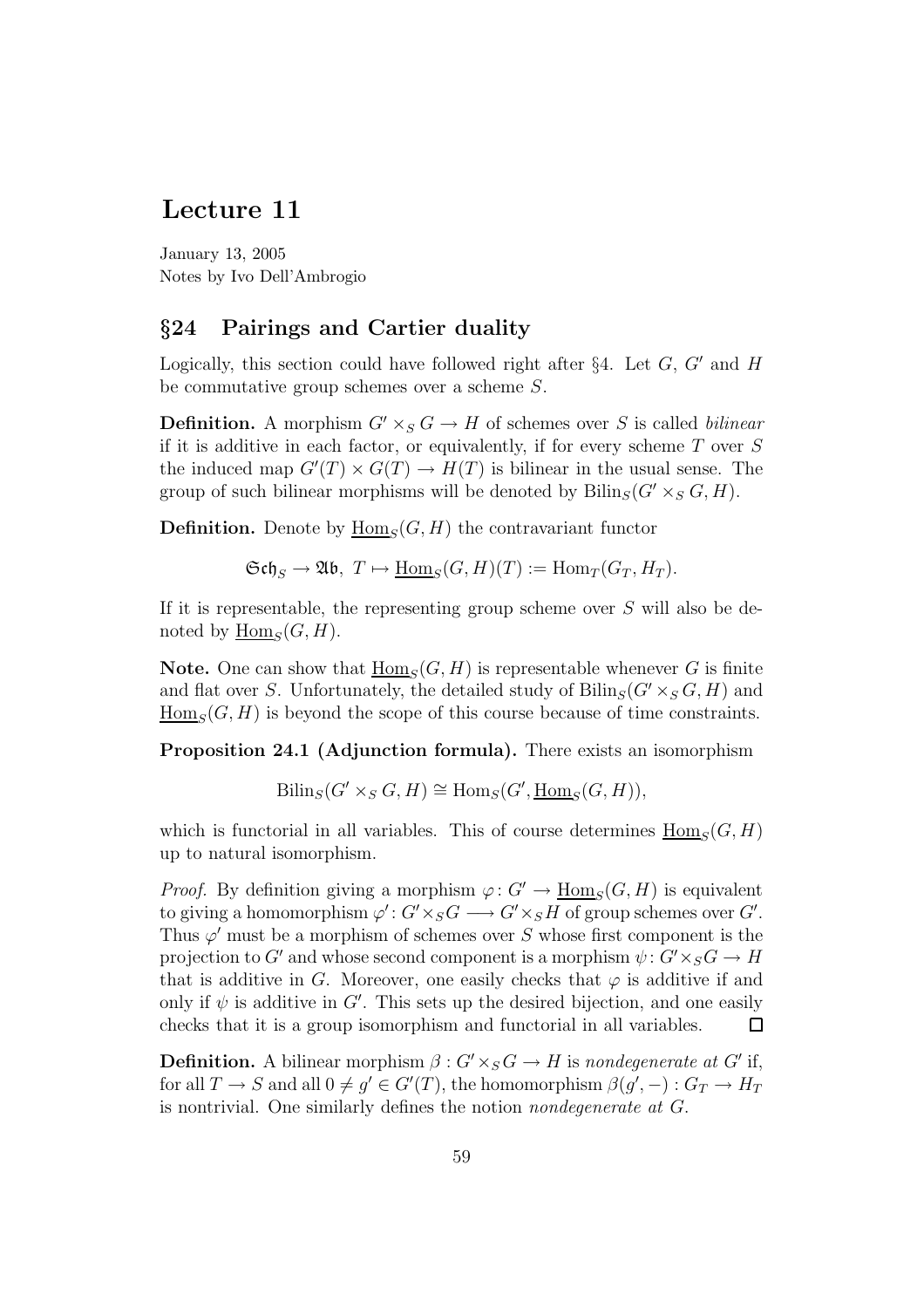Note. It is clear that  $\beta$  is nondegenerate at G' if and only if the associated homomorphism  $G' \to \underline{\text{Hom}}_S(G, H)$  is a monomorphism.

**Proposition 24.2.** If G is finite flat over S, there is a functorial isomorphism  $\underline{\text{Hom}}_S(G,\mathbb{G}_{m,S}) \cong G^*$ , and in particular  $\underline{\text{Hom}}_S(G,\mathbb{G}_{m,S})$  is representable.

*Proof.* For all schemes  $T$  over  $S$  we must construct a natural isomorphism  $Hom_T(G_T, \mathbb{G}_{m,T}) \cong G^*(T)$ . By passing to an affine covering of T it suffices to do this when T itself is affine. After replacing  $G \to S$  by  $G_T \to T$ , we may also assume that  $T = S$ . As usual, we then write  $S = \operatorname{Spec} R$ ,  $G = \operatorname{Spec} A$ , and  $G^* = \operatorname{Spec} A^*$ , where  $A^* = \operatorname{Hom}_R(A, R)$ . By definition,  $\operatorname{Hom}_S(G, \mathbb{G}_{m,S})$ is the group of morphisms  $\varphi: G \to \mathbb{G}_{m,S}$  of schemes over S such that the left hand side of the following diagram commutes:



Since every homomorphism maps the unit element to the unit element, the whole diagram then commutes. Next, these morphisms are in bijection to morphisms  $\varphi: G \to \mathbb{A}^1_S$  of schemes over S such that



commutes; in fact, every such  $\varphi: G \to \mathbb{A}^1_S$  automatically lands inside  $\mathbb{G}_{m,S}$ , because for every point g of G we have  $\varphi(g)\varphi(g^{-1}) = \varphi(gg^{-1}) = \varphi(\epsilon) = 1$ , showing that  $\varphi(q)$  is invertible. These morphisms in turn correspond to R-algebra homomorphisms  $R[T] \to A$  such that



commutes. But giving an R-algebra homomorphism  $R[T] \rightarrow A$  is equivalent to giving the image  $a$  of  $T$ , so we obtain a bijection to the set

$$
\big\{a\in A\;\big|\; \; m(a)=a\otimes a,\;\epsilon(a)=1\big\}.
$$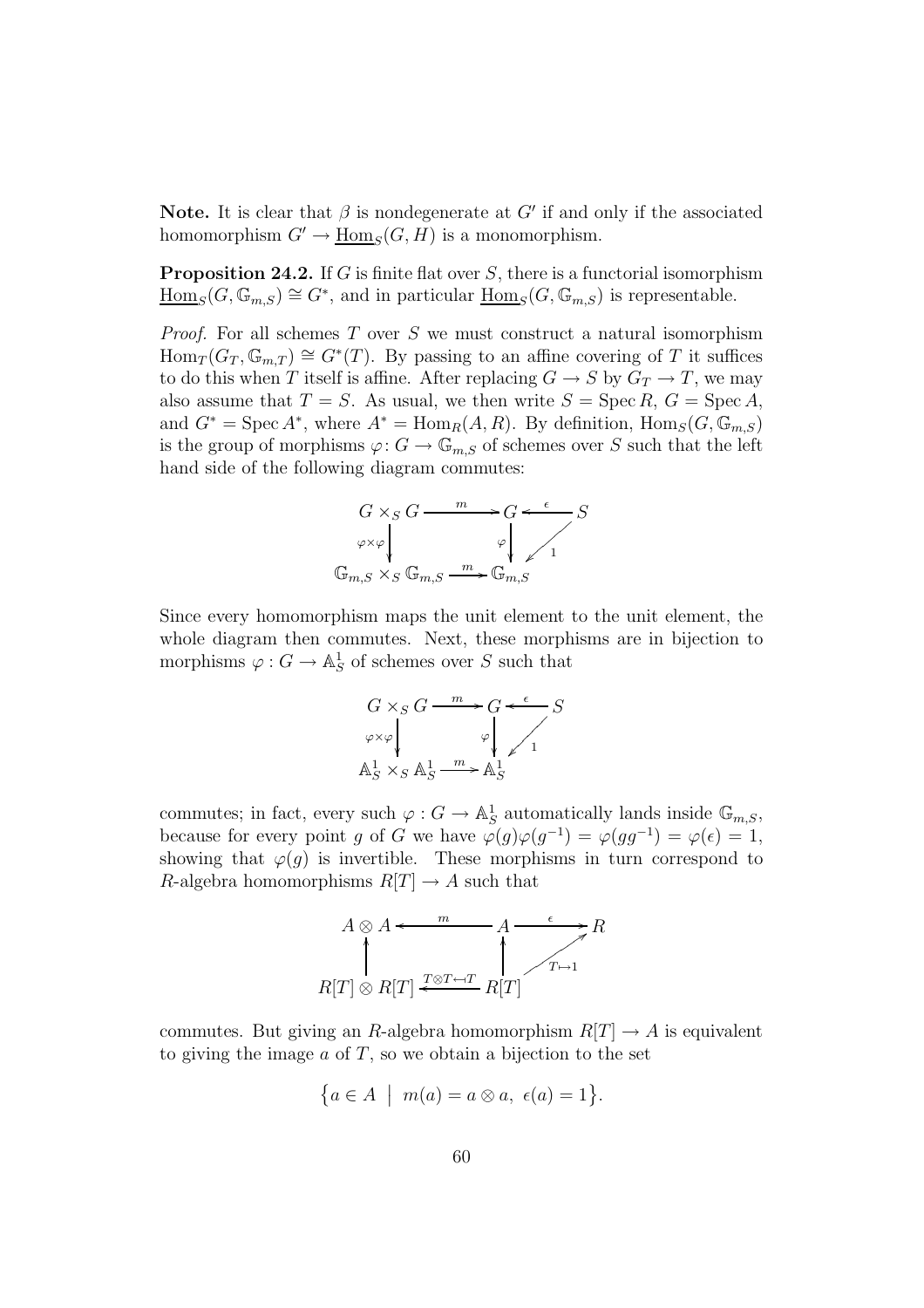By biduality  $A \cong A^{**}$  we can identify this with the set

 $\{\alpha \in \text{Hom}_R(A^*, R) \mid \forall \ell, \ell' \in A^* \colon \alpha(m^*(\ell \otimes \ell')) = \alpha(\ell) \cdot \alpha(\ell'), \alpha(\epsilon^*(1)) = 1\}.$ 

Finally, these conditions say precisely that  $\alpha: A^* \to R$  is a homomorphism of R-algebras, i.e., corresponding to a point in  $G^*(S)$ . The additivity and functoriality are left to the reader.  $\Box$ 

**Proposition 24.3.** If  $G'$  and  $G$  are both finite flat over  $S$ , then a bilinear morphism  $\beta: G' \times_S G \to \mathbb{G}_{m,S}$  is nondegenerate at  $G'$  and G if and only if its adjoint  $G' \to \underline{\text{Hom}}_S(G, \mathbb{G}_{m,S}) = G^*$  is an isomorphism.

*Proof.* We have seen that  $\beta$  is nondegenerate at G' if and only if its adjoint  $\varphi: G' \to G^*$  is a monomorphism. Similarly,  $\beta$  is nondegenerate at G if and only if its adjoint (after having swapped  $G'$  and  $G'$ )  $\varphi' : G \to G'^*$  is a monomorphism. After the conscientious reader has checked that  $\varphi' = \varphi^*$ , she will see that the second fact is equivalent to  $\varphi$  being an epimorphism.  $\Box$ 

## §25 Cartier duality of finite Witt group schemes

From this section onwards we will again work over a perfect field  $k$  of characteristic  $p > 0$ . Our aim is to construct natural isomorphisms  $(W_m^n)^* \cong W_m^m$ for all  $m$  and  $n$  and to describe their relation with the action of  $E$  and with all transition maps. The existence of an isomorphism  $(W_m^n)^* \cong W_m^m$  alone can be proved without the following technicalities, merely by characterizing  $W_n^m$ up to isomorphism by a few simple properties. This makes a nice exercise for the interested reader.

By Proposition 24.3 it suffices to construct a nondegenerate pairing  $W_n^m \times$  $W_m^n \to \mathbb{G}_{m,k}$ , and for this we use the multiplication of Witt vectors. Recall our notation  $W_n = W/V^nW$  and  $W_n^m = \text{ker}(F^m|W_n)$ . For all n and m consider the morphisms

$$
\tau_n^m: W_n^m \to W, \ (x_0, \ldots, x_{n-1}) \mapsto (x_0, \ldots, x_{n-1}, 0, 0, \ldots).
$$

Their images form a system of infinitesimal neighborhoods of 0 inside W, and we are interested in the formal scheme  $\widehat{W} := \bigcup_{n,m} \tau_n^m(W_n^m)$ . Its points over any k-algebra R are the elements  $x \in W(R)$  such that all components  $x_i$  are nilpotent and almost all are zero.

**Lemma 25.1.** (a) Addition in W induces a morphism  $\widehat{W} \times \widehat{W} \to \widehat{W}$ . (b) Multiplication in W induces a morphism  $W \times \widehat{W} \to \widehat{W}$ . In other words,  $\widehat{W}(R)$  is an ideal in  $W(R)$  for all R.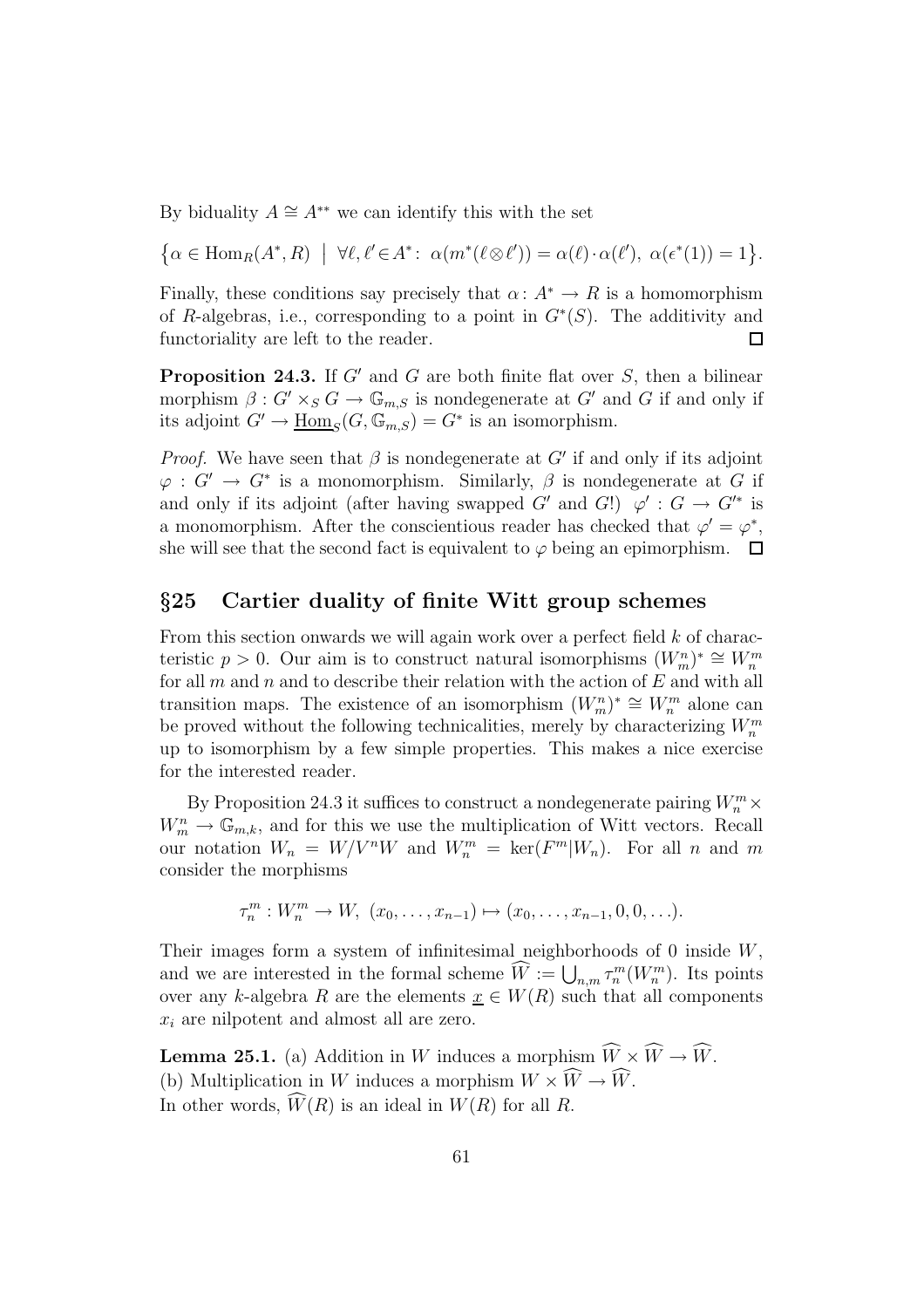*Proof.* The phantom component  $\Phi_n(\underline{x}) = x_0^{p^n} + px_1^{p^{n-1}} + \cdots + p^n x_n$  is an isobaric polynomial of degree  $p^n$ , if we set  $\deg(x_i) = p^i$ . Recall that addition in W is given by  $\underline{x} + y = \underline{s} = (s_0, s_1, \ldots)$ , where the  $s_i$  are polynomials in  $\mathbb{Z}[\underline{x}, y]$  characterized by  $\Phi_n(\underline{s}) = \Phi_n(\underline{x}) + \Phi_n(y)$ , this last being the usual addition. Thus  $\Phi_n(\underline{s})$  is isobaric of degree  $p^n$  when  $\deg(x_i) = \deg(y_i) = p^i$ , which in turn implies by induction that  $s_n$  is isobaric of degree  $p^n$ . Plugging in any  $\underline{x}, y \in \widehat{W}(R)$ , we deduce that  $s_i(\underline{x}, \underline{y})$  is nilpotent for all i and that it is zero for  $i \gg 0$ . This proves (a).

For (b) we similarly note that multiplication in W is given by  $\underline{x} \cdot y = p$  $=(p_0, p_1, \ldots),$  where  $\Phi_n(p) = \Phi_n(\underline{x}) \cdot \Phi_n(y)$ . One finds that  $p_n \in \mathbb{Z}[\underline{x}, \overline{y}]$ is isobaric of degree  $p^n$  when  $\deg(y_i) = p^i$  and  $\deg(x_i) = 0$ , and then one concludes with the same argument.  $\Box$ 

Note. Lemma 25.1 (a) defines an additive group structure on the formal scheme  $\hat{W}$ , making it a "group formal scheme", that is, a group object in the category of formal schemes. However, the morphisms  $\tau_n^m: W_n^m \to W$  are no group homomorphisms and their images no group subschemes, so  $\widehat{W}$  should not be confused with the ind-object " $\lim_{m,n} W_n^m$ " from Proposition 23.9!

Lemma 25.2. (a) The Artin-Hasse exponential induces a group homomorphism  $\widehat{W} \to \mathbb{G}_{m,k}, \underline{x} \mapsto E(\underline{x}, 1).$ 

(b) For all  $\underline{x} \in W(R)$  and  $\underline{y} \in \widehat{W}(R)$ , we have  $E((V\underline{x})\cdot \underline{y}, 1) = E(\underline{x}\cdot (F\underline{y}), 1)$ . (c) For all  $n \geq 1$ , all  $\underline{x}, \underline{x'} \in W(R)$  with the same image in  $W_n(R)$ , and all  $y \in \widehat{W}(R)$  such that  $F^n \underline{y} = 0$ , we have  $E(\underline{x} \cdot \underline{y}, 1) = E(\underline{x}' \cdot \underline{y}, 1)$ .

*Proof.* (a) By definition  $E(\underline{x}, t) = \prod_{n\geq 0} F(x_n t^{p^n}) \in 1 + t\mathbb{Z}[\underline{x}][[t]]$ , where  $F(t) = 1 - t \pm \cdots \in 1 + t\mathbb{Z}_{(p)}[[t]].$  Thus for any  $\underline{x} \in \widehat{W}(R)$  the series  $E(\underline{x}, t)$  is actually a polynomial in t with constant term 1. In particular it can be evaluated at  $t = 1$ , yielding an element  $E(x, 1) \in \mathbb{G}_m(R)$ . Thus the morphism in question is defined, and it is a homomorphism because  $E$  itself defines a group homomorphism from  $W = W_k$  to the multiplicative group scheme  $\Lambda_k = "1 + t \mathbb{A}_k^1[[t]]$ ".

(b) follows from Proposition 21.1 (g) by setting  $t = 1$ .

(c) By assumption  $\underline{x} - \underline{x}'$  maps to zero in  $W_n(R)$ , so it must be of the form  $\underline{x} - \underline{x}' = V^n \underline{z}$  for some  $\underline{z} \in W(R)$ . Thus  $\underline{x} = \underline{x}' + V^n \underline{z}$ . We deduce that  $E(\underline{xy}, 1) = E((\underline{x}' + V^n \underline{z})y, 1) = E(\underline{x}'y + (V^n \underline{z})y, 1) = E(\underline{x}'y, 1) \cdot E((V^n \underline{z})y, 1),$ where we have also used the distributive law in  $W$ , Lemma 25.1, and the homomorphy of  $E$ . But (b) implies that the last factor is

$$
E\big((V^n \underline{z})y, 1\big) = E(\underline{z}(F^n \underline{y}), 1) = 1,
$$

since  $F^n y = 0$  by assumption.

 $\Box$